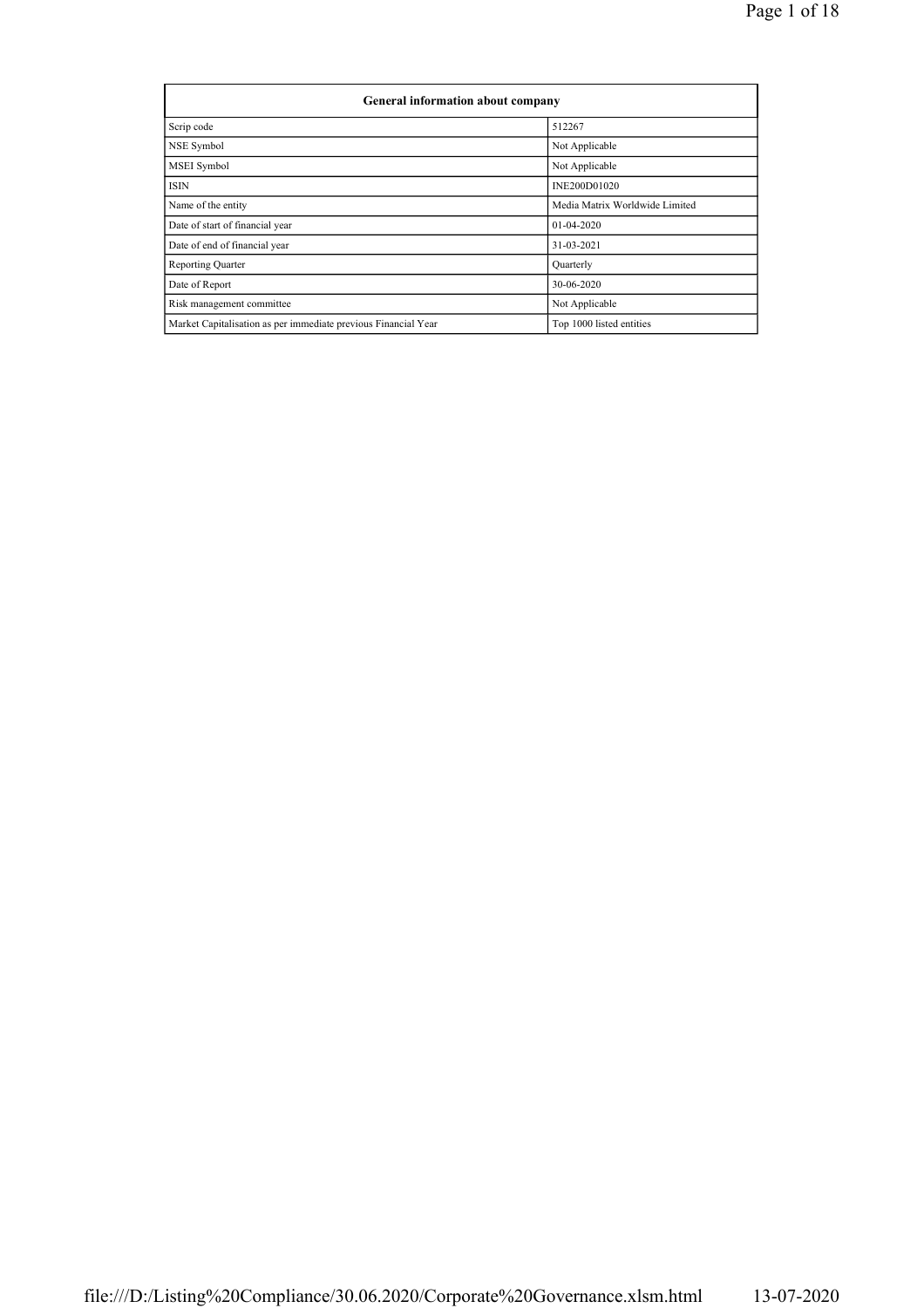| <b>Annexure I</b> |  |
|-------------------|--|
|                   |  |

## Annexure I to be submitted by listed entity on quarterly basis

I. Composition of Board of Directors

Disclosure of notes on composition of board of directors explanatory Textual Information(1)

Wether the listed entity has a Regular Chairperson No

| Whether Chairperson is related to MD or CEO No |            |                                                       |                               |                               |                          |                                                                                                      |                                             |                                          |                            |                      |                                            |                                                                                                                                                |                                                                                                                                                                   |                                                                                                                                                                        |                                                                                                                                                                                                       |  |
|------------------------------------------------|------------|-------------------------------------------------------|-------------------------------|-------------------------------|--------------------------|------------------------------------------------------------------------------------------------------|---------------------------------------------|------------------------------------------|----------------------------|----------------------|--------------------------------------------|------------------------------------------------------------------------------------------------------------------------------------------------|-------------------------------------------------------------------------------------------------------------------------------------------------------------------|------------------------------------------------------------------------------------------------------------------------------------------------------------------------|-------------------------------------------------------------------------------------------------------------------------------------------------------------------------------------------------------|--|
| PAN                                            | <b>DIN</b> | Category 1<br>of directors                            | Category 2<br>of<br>directors | Category<br>3 of<br>directors | Date<br>of<br>Birth      | Whether<br>special<br>resolution<br>passed?<br>[Refer Reg.<br>$17(1A)$ of<br>Listing<br>Regulations] | Date of<br>passing<br>special<br>resolution | <b>Initial Date</b><br>of<br>appointment | Date of Re-<br>appointment | Date of<br>cessation | Tenure<br>of<br>director<br>(in<br>months) | No of<br>Directorship<br>in listed<br>entities<br>including this<br>listed entity<br>(Refer<br>Regulation<br>17A of<br>Listing<br>Regulations) | No of<br>Independent<br>Directorship<br>in listed<br>entities<br>including<br>this listed<br>entity (Refer<br>Regulation<br>$17A(1)$ of<br>Listing<br>Regulations | Number of<br>memberships<br>in Audit/<br>Stakeholder<br>Committee(s)<br>including this<br>listed entity<br>(Refer<br>Regulation 26<br>$(1)$ of Listing<br>Regulations) | No of post of<br>Chairperson<br>in Audit/<br>Stakeholder<br>Committee<br>held in listed<br>entities<br>including this<br>listed entity<br>(Refer<br>Regulation 26<br>$(1)$ of Listing<br>Regulations) |  |
| AAKPG9289R 01187644                            |            | Non-<br>Executive -<br>Independent<br>Director        | Not<br>Applicable             |                               | $12 -$<br>$10-$<br>1959  | N <sub>0</sub>                                                                                       |                                             | 26-01-2012                               | 11-08-2014                 |                      | 72                                         | $\overline{2}$                                                                                                                                 | $\overline{c}$                                                                                                                                                    |                                                                                                                                                                        | $\overline{2}$                                                                                                                                                                                        |  |
| ADAPB9506D 00093343                            |            | Non-<br>Executive -<br>Independent<br>Director        | Not<br>Applicable             |                               | $24 -$<br>$07 -$<br>1967 | No                                                                                                   |                                             | 24-02-2012                               | 11-08-2014                 |                      | 72                                         | $\overline{2}$                                                                                                                                 |                                                                                                                                                                   | 6                                                                                                                                                                      |                                                                                                                                                                                                       |  |
| AAAPB5933B 07047271                            |            | Non-<br>Executive -<br>Non<br>Independent<br>Director | Not<br>Applicable             |                               | $07 -$<br>$10-$<br>1950  | No                                                                                                   |                                             | 31-03-2015                               |                            |                      |                                            |                                                                                                                                                | $\Omega$                                                                                                                                                          |                                                                                                                                                                        | $\sqrt{ }$                                                                                                                                                                                            |  |
| ACUPJ8518J                                     | 05300460   | Executive<br>Director                                 | Not<br>Applicable             |                               | $11 -$<br>$04-$<br>1972  | NA                                                                                                   |                                             | 25-05-2017                               | 25-05-2020                 |                      |                                            |                                                                                                                                                | $^{0}$                                                                                                                                                            |                                                                                                                                                                        | $\Omega$                                                                                                                                                                                              |  |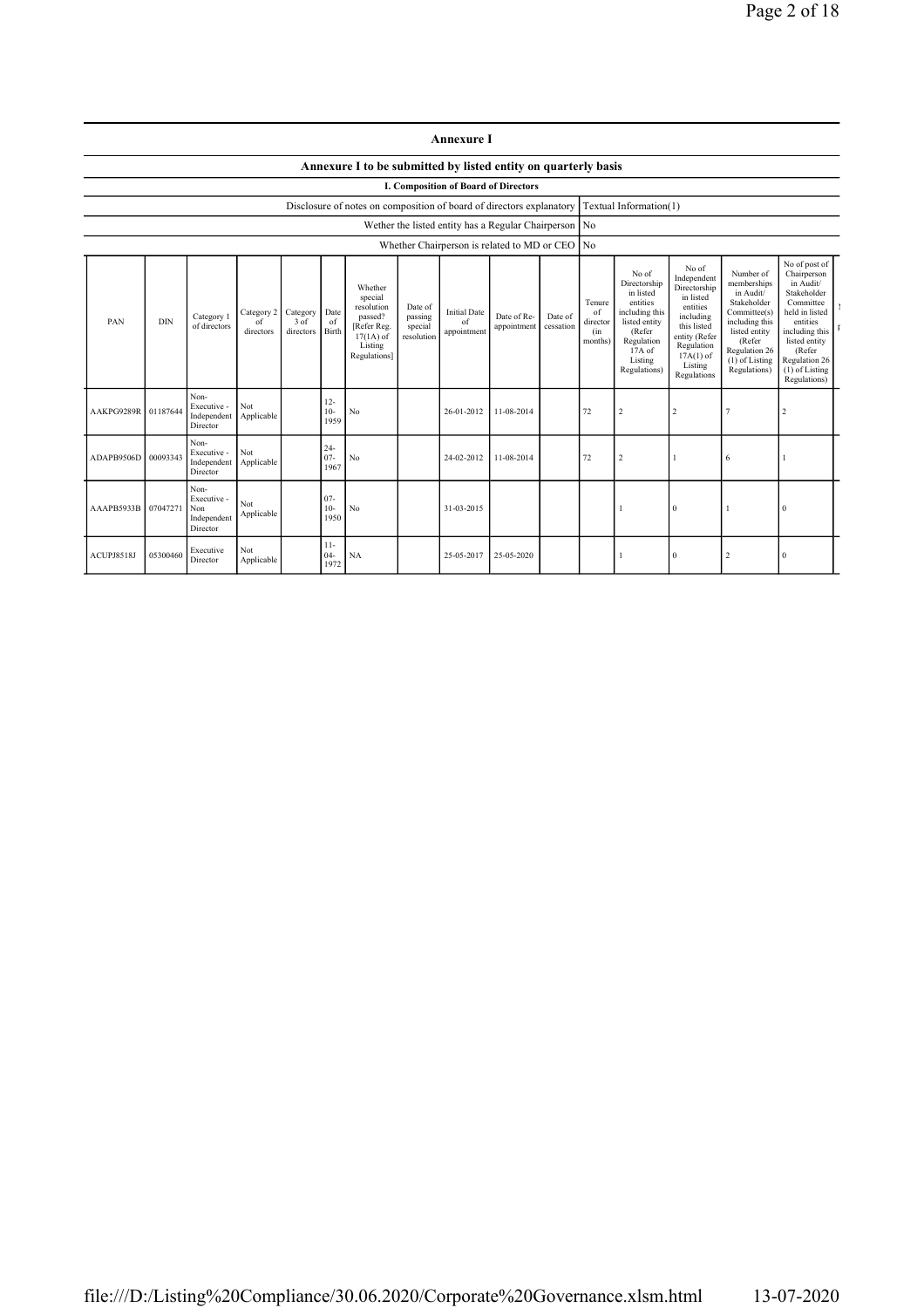|           |                                                    | <b>I. Composition of Board of Directors</b><br>Disclosure of notes on composition of board of directors explanatory |                     |            |                                                       |                                 |                                 |                          |                                                                                                     |                                             |                                          |                            |                      |                                            |                                                                                                                                                  |                                                                                                                                                                      |                                                                                                             |
|-----------|----------------------------------------------------|---------------------------------------------------------------------------------------------------------------------|---------------------|------------|-------------------------------------------------------|---------------------------------|---------------------------------|--------------------------|-----------------------------------------------------------------------------------------------------|---------------------------------------------|------------------------------------------|----------------------------|----------------------|--------------------------------------------|--------------------------------------------------------------------------------------------------------------------------------------------------|----------------------------------------------------------------------------------------------------------------------------------------------------------------------|-------------------------------------------------------------------------------------------------------------|
|           |                                                    |                                                                                                                     |                     |            |                                                       |                                 |                                 |                          |                                                                                                     |                                             |                                          |                            |                      |                                            |                                                                                                                                                  |                                                                                                                                                                      |                                                                                                             |
|           | Wether the listed entity has a Regular Chairperson |                                                                                                                     |                     |            |                                                       |                                 |                                 |                          |                                                                                                     |                                             |                                          |                            |                      |                                            |                                                                                                                                                  |                                                                                                                                                                      |                                                                                                             |
| <b>Sr</b> | Title<br>(Mr)<br>Ms)                               | Name of<br>the<br>Director                                                                                          | PAN                 | <b>DIN</b> | Category 1<br>of directors                            | Category<br>$2$ of<br>directors | Category<br>$3$ of<br>directors | Date<br>of<br>Birth      | Whether<br>special<br>resolution<br>passed?<br>Refer Reg.<br>$17(1A)$ of<br>Listing<br>Regulations] | Date of<br>passing<br>special<br>resolution | <b>Initial Date</b><br>of<br>appointment | Date of Re-<br>appointment | Date of<br>cessation | Tenure<br>of<br>director<br>(in<br>months) | No of<br>Directorship<br>in listed<br>entities<br>including<br>this listed<br>entity (Refer<br>Regulation<br>$17A$ of<br>Listing<br>Regulations) | No of<br>Independent<br>Directorship<br>in listed<br>entities<br>including<br>this listed<br>entity<br>(Refer<br>Regulation<br>$17A(1)$ of<br>Listing<br>Regulations | Numl<br>membe<br>in A<br>Stakel<br>Comr<br>$(s)$ inc<br>this 1<br>entity<br>Regu<br>26(1)<br>List<br>Regula |
| 5         | Mr                                                 | Sunil<br>Batra                                                                                                      | AAIPB4878K          | 02188254   | Non-<br>Executive -<br>Non<br>Independent<br>Director | Not<br>Applicable               |                                 | $18-$<br>$04 -$<br>1957  | No                                                                                                  |                                             | 31-01-2018                               |                            |                      |                                            |                                                                                                                                                  | 0                                                                                                                                                                    |                                                                                                             |
| 6         | Mr                                                 | Aasheesh<br>Verma                                                                                                   | AAEPV8322N 08199653 |            | Non-<br>Executive -<br>Independent<br>Director        | Not<br>Applicable               |                                 | $19-$<br>$09-$<br>1965   | No                                                                                                  |                                             | 13-08-2018                               |                            |                      | 23                                         |                                                                                                                                                  |                                                                                                                                                                      | $\overline{2}$                                                                                              |
| z         | Mrs                                                | Mansi<br>Gupta                                                                                                      | AGTPG0635Q 07383271 |            | Non-<br>Executive -<br>Independent<br>Director        | Not<br>Applicable               |                                 | $08 -$<br>$02 -$<br>1972 | No                                                                                                  |                                             | 27-03-2020                               |                            |                      | 3                                          |                                                                                                                                                  |                                                                                                                                                                      | $\Omega$                                                                                                    |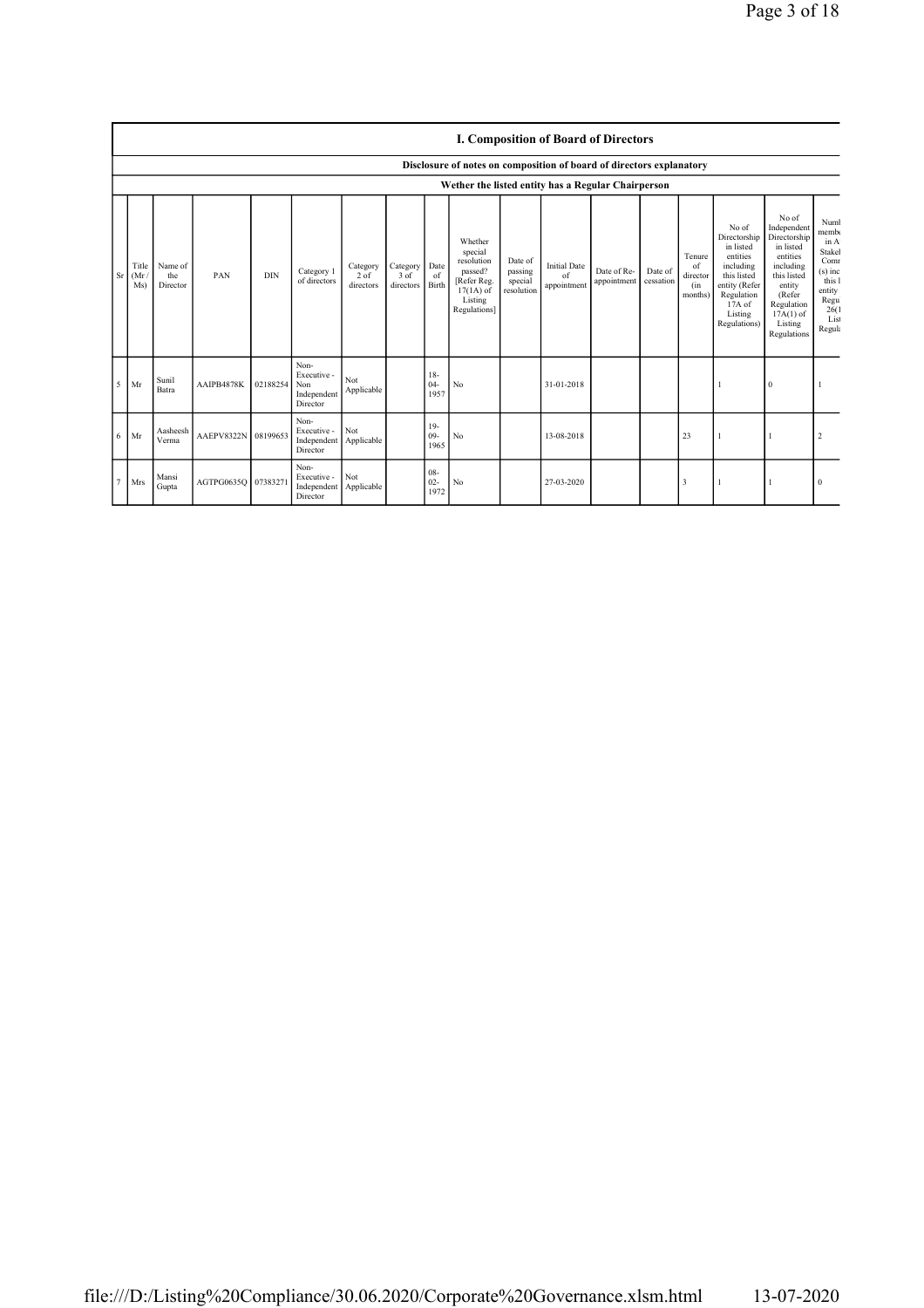|                        | <b>Text Block</b>                                                                                                                                                                                                                                                                                                                                                                                                                                                                                                                                                                                                                                                                                                                                                                                                                                                                                                                                                                                                                                                                                                                                                                                                                                                                                                                                                                                                                                                                                                                                                                                                                                                  |
|------------------------|--------------------------------------------------------------------------------------------------------------------------------------------------------------------------------------------------------------------------------------------------------------------------------------------------------------------------------------------------------------------------------------------------------------------------------------------------------------------------------------------------------------------------------------------------------------------------------------------------------------------------------------------------------------------------------------------------------------------------------------------------------------------------------------------------------------------------------------------------------------------------------------------------------------------------------------------------------------------------------------------------------------------------------------------------------------------------------------------------------------------------------------------------------------------------------------------------------------------------------------------------------------------------------------------------------------------------------------------------------------------------------------------------------------------------------------------------------------------------------------------------------------------------------------------------------------------------------------------------------------------------------------------------------------------|
|                        | Mr. Chhattar Kumar Goushal, Independent Director of the Company was elected as the Chairman<br>1.<br>of the Meeting held on 23rd May, 2020.                                                                                                                                                                                                                                                                                                                                                                                                                                                                                                                                                                                                                                                                                                                                                                                                                                                                                                                                                                                                                                                                                                                                                                                                                                                                                                                                                                                                                                                                                                                        |
| Textual Information(1) | Mr. Chhattar Kumar Goushal was appointed as a Director w.e.f 26th January, 2012 as per the<br>$\overline{2}$<br>provisions of the Section 257 $\&$ 260 of the Companies Act, 1956. Subsequently pursuant to Section 149<br>of the Companies Act, 2013 and amended clause 49 of the Listing Agreement, Mr. Chhattar Kumar<br>Goushal was appointed as an independent Director w.e.f. 11th August, 2014 for the first term of three<br>consecutive years for a term up to the conclusion of the 32 Annual General Meeting of the Company to<br>be held in the calendar year 2017. He was re-appointed as an independent Director w.e.f 29th August,<br>2017 for second term of five years from the conclusion of 32nd Annual General Meeting till the<br>conclusion of the 37th Annual General Meeting of the Company to be held in the calendar year 2022.<br>3. Mr. Suresh Bohra was appointed as Director w.e.f 24th February, 2012 as per the provisions of the<br>Section 257 & 260 of the Companies Act, 1956. Pursuant to Section 149 of the Companies Act, 2013<br>and amended clause 49 of the Listing Agreement, Mr. Suresh Bohra was appointed as an independent<br>Director w.e.f. 11th August, 2014 for the first term of three consecutive years for a term up to the<br>conclusion of the 32 Annual General Meeting of the Company to be held in the calendar year 2017. He<br>was re-appointed as an independent Director w.e.f 29th August, 2017 for second term of five years from<br>the conclusion of 32nd Annual General Meeting till the conclusion of the 37th Annual General Meeting<br>of the Company to be held in the calendar year 2022. |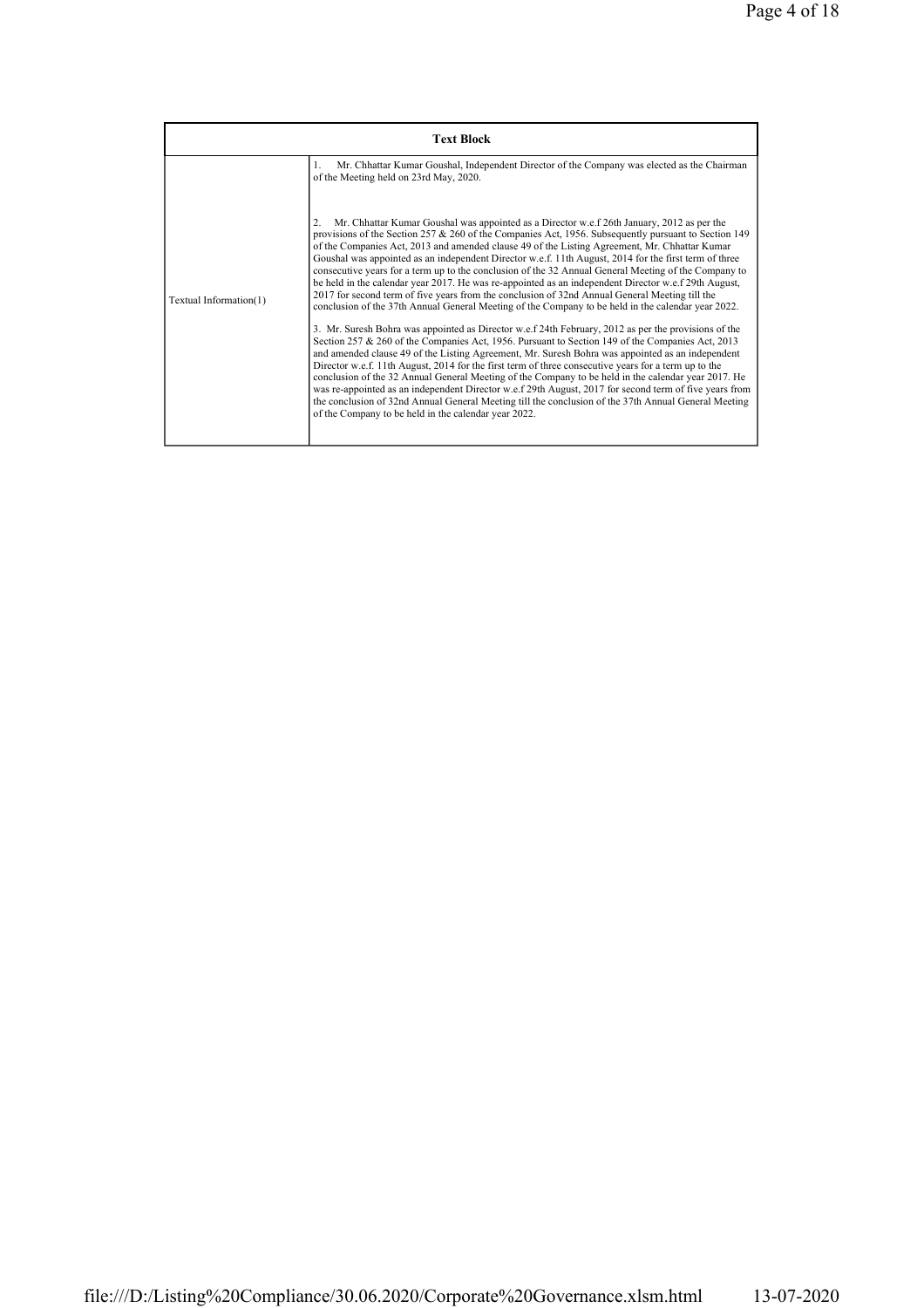|                | <b>Audit Committee Details</b>                                             |                                                             |                                                |                            |                        |                      |         |  |  |  |  |
|----------------|----------------------------------------------------------------------------|-------------------------------------------------------------|------------------------------------------------|----------------------------|------------------------|----------------------|---------|--|--|--|--|
|                |                                                                            | Whether the Audit Committee has a Regular Chairperson   Yes |                                                |                            |                        |                      |         |  |  |  |  |
| <b>Sr</b>      | DIN<br>Number                                                              | Name of Committee<br>members                                | Category 1 of directors                        | Category 2 of<br>directors | Date of<br>Appointment | Date of<br>Cessation | Remarks |  |  |  |  |
|                | 01187644                                                                   | Chhattar Kumar<br>Goushal                                   | Non-Executive -<br><b>Independent Director</b> | Chairperson                | 28-05-2012             |                      |         |  |  |  |  |
| $\overline{2}$ | Non-Executive -<br>00093343<br>Suresh Bohra<br><b>Independent Director</b> |                                                             | Member                                         | 28-05-2012                 |                        |                      |         |  |  |  |  |
| 3              | 05300460                                                                   | Sandeep Jairath                                             | Member                                         | 13-08-2018                 |                        |                      |         |  |  |  |  |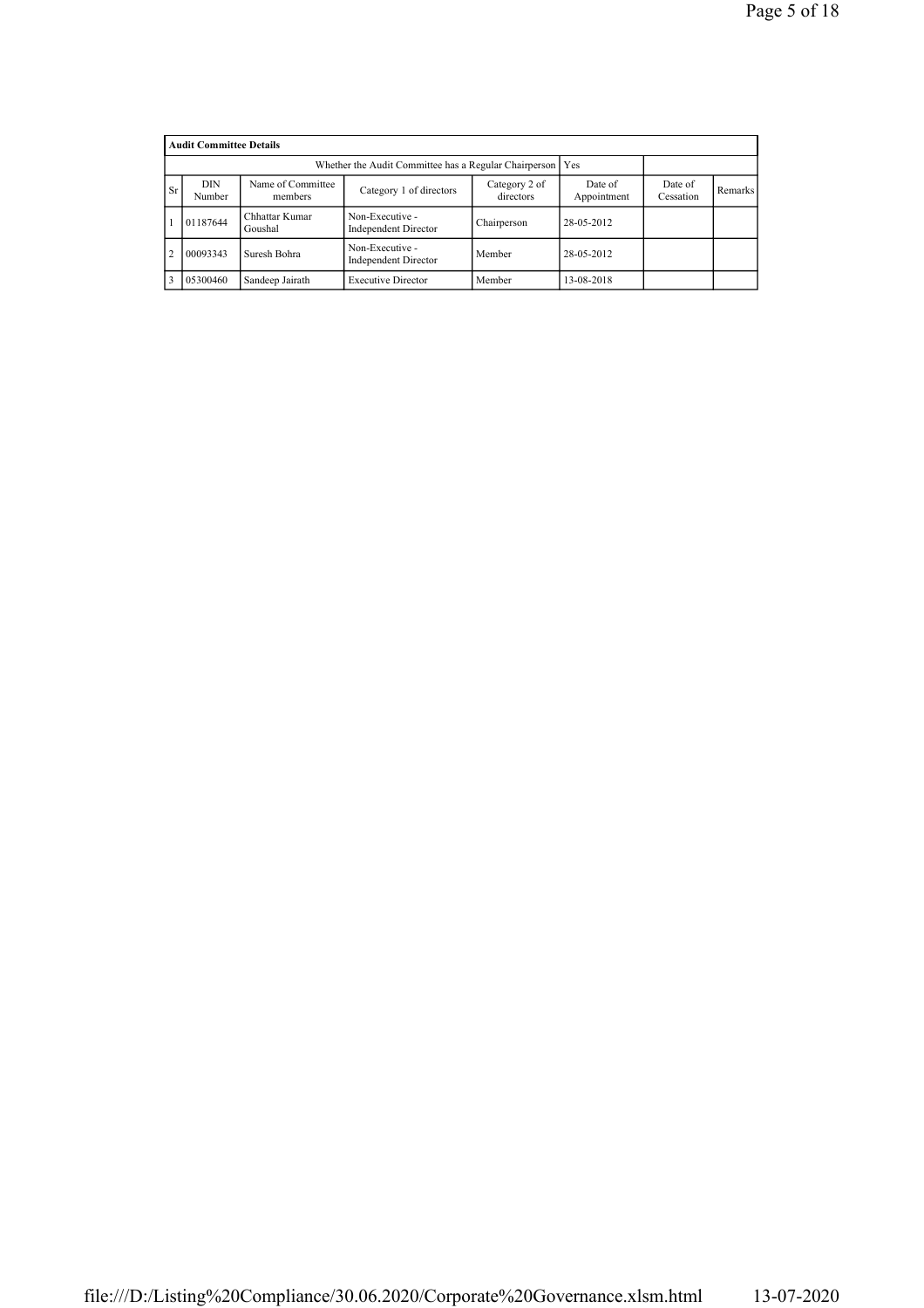|                | Nomination and remuneration committee                                                                         |                           |                                                    |             |                        |                      |         |  |  |  |  |
|----------------|---------------------------------------------------------------------------------------------------------------|---------------------------|----------------------------------------------------|-------------|------------------------|----------------------|---------|--|--|--|--|
|                | Whether the Nomination and remuneration committee has a Regular Chairperson                                   |                           |                                                    |             |                        |                      |         |  |  |  |  |
| <b>Sr</b>      | Name of Committee<br><b>DIN</b><br>Category 2 of<br>Category 1 of directors<br>directors<br>Number<br>members |                           |                                                    |             | Date of<br>Appointment | Date of<br>Cessation | Remarks |  |  |  |  |
|                | 08199653                                                                                                      | Aasheesh Verma            | Non-Executive - Independent<br>Director            | Chairperson | 14-11-2018             |                      |         |  |  |  |  |
| $\mathcal{D}$  | 01187644                                                                                                      | Chhattar Kumar<br>Goushal | Non-Executive - Independent<br>Director            | Member      | 28-05-2012             |                      |         |  |  |  |  |
| 3              | 00093343                                                                                                      | Suresh Bohra              | Non-Executive - Independent<br>Director            | Member      | 28-05-2012             |                      |         |  |  |  |  |
| $\overline{4}$ | 07047271                                                                                                      | Bela Banerjee             | Non-Executive - Non<br><b>Independent Director</b> | Member      | 31-03-2015             |                      |         |  |  |  |  |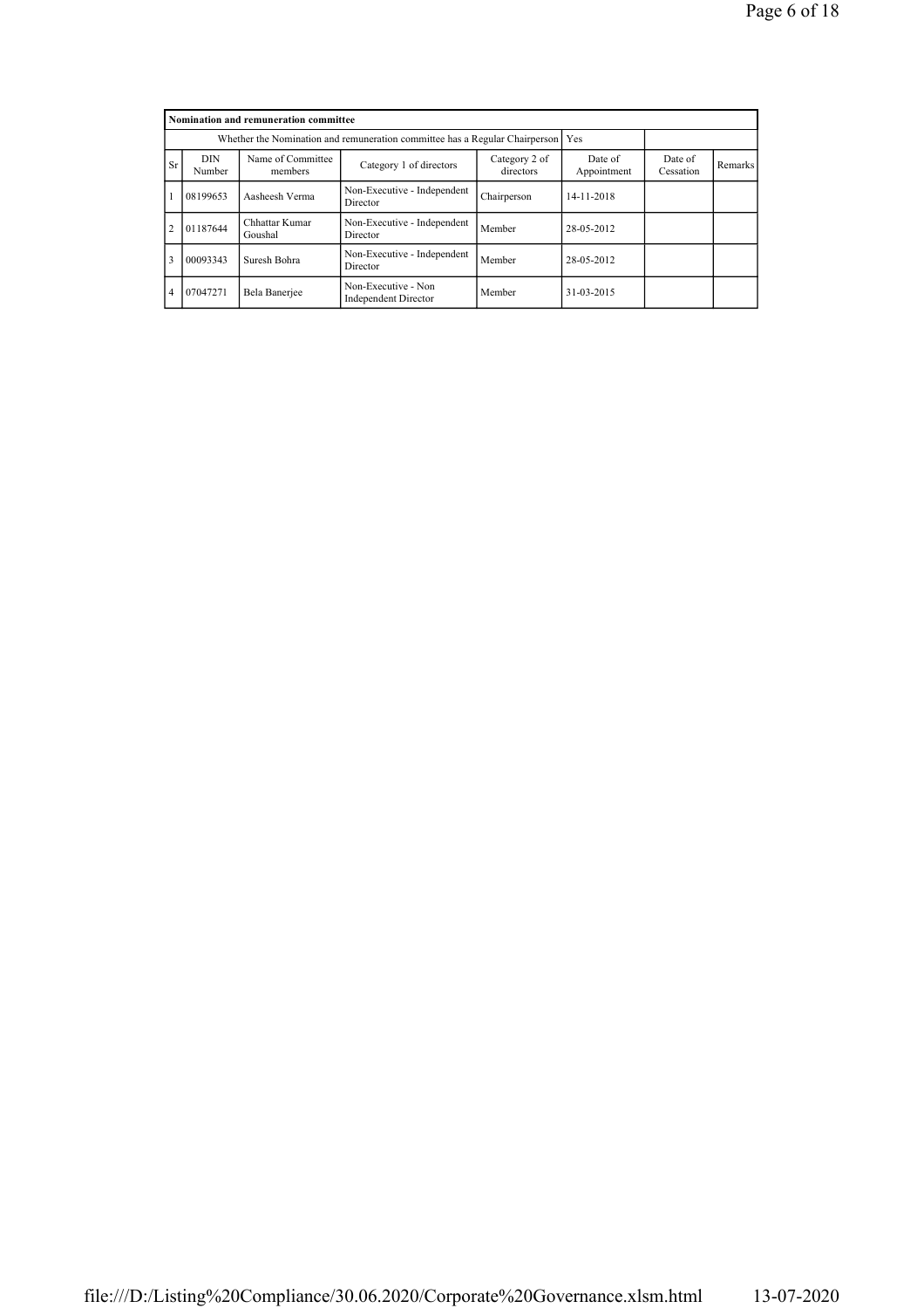|                | <b>Stakeholders Relationship Committee</b>                                      |                              |                                                    |                      |            |  |  |  |  |  |  |
|----------------|---------------------------------------------------------------------------------|------------------------------|----------------------------------------------------|----------------------|------------|--|--|--|--|--|--|
|                | Whether the Stakeholders Relationship Committee has a Regular Chairperson   Yes |                              |                                                    |                      |            |  |  |  |  |  |  |
| <b>Sr</b>      | <b>DIN</b><br>Number                                                            | Name of Committee<br>members | Date of<br>Appointment                             | Date of<br>Cessation | Remarks    |  |  |  |  |  |  |
|                | 00093343                                                                        | Suresh Bohra                 | Non-Executive - Independent<br>Director            | Chairperson          | 28-05-2012 |  |  |  |  |  |  |
| $\overline{2}$ | 01187644                                                                        | Chhattar Kumar<br>Goushal    | Non-Executive - Independent<br>Director            | Member               | 28-05-2012 |  |  |  |  |  |  |
| 3              | 02188254<br>Sunil Batra                                                         |                              | Non-Executive - Non<br><b>Independent Director</b> | Member               | 13-08-2018 |  |  |  |  |  |  |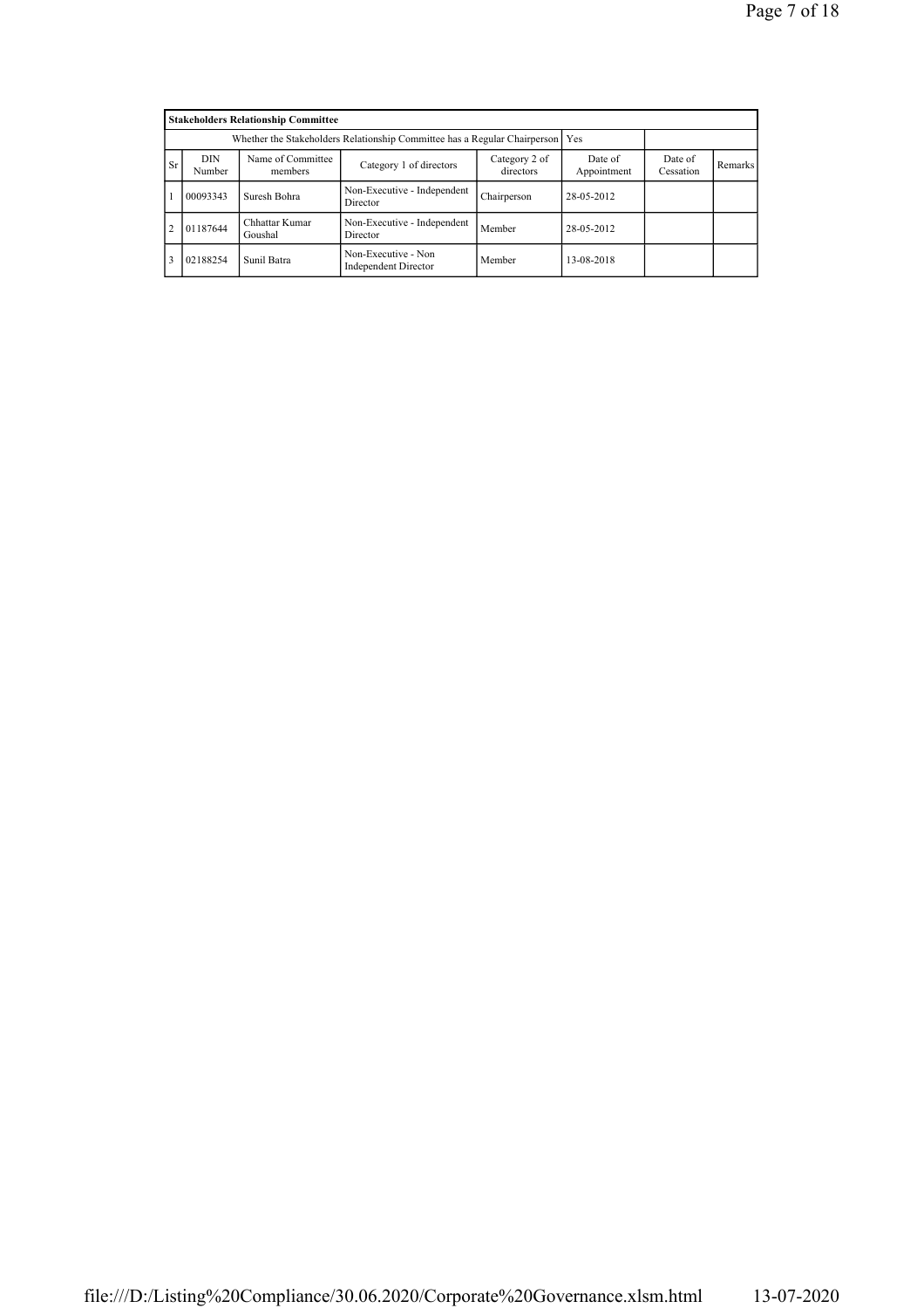|               | <b>Risk Management Committee</b>                                |                              |                            |                            |                        |                      |                |  |  |  |  |
|---------------|-----------------------------------------------------------------|------------------------------|----------------------------|----------------------------|------------------------|----------------------|----------------|--|--|--|--|
|               | Whether the Risk Management Committee has a Regular Chairperson |                              |                            |                            |                        |                      |                |  |  |  |  |
| <sup>Sr</sup> | DIN<br>Number                                                   | Name of Committee<br>members | Category 1 of<br>directors | Category 2 of<br>directors | Date of<br>Appointment | Date of<br>Cessation | <b>Remarks</b> |  |  |  |  |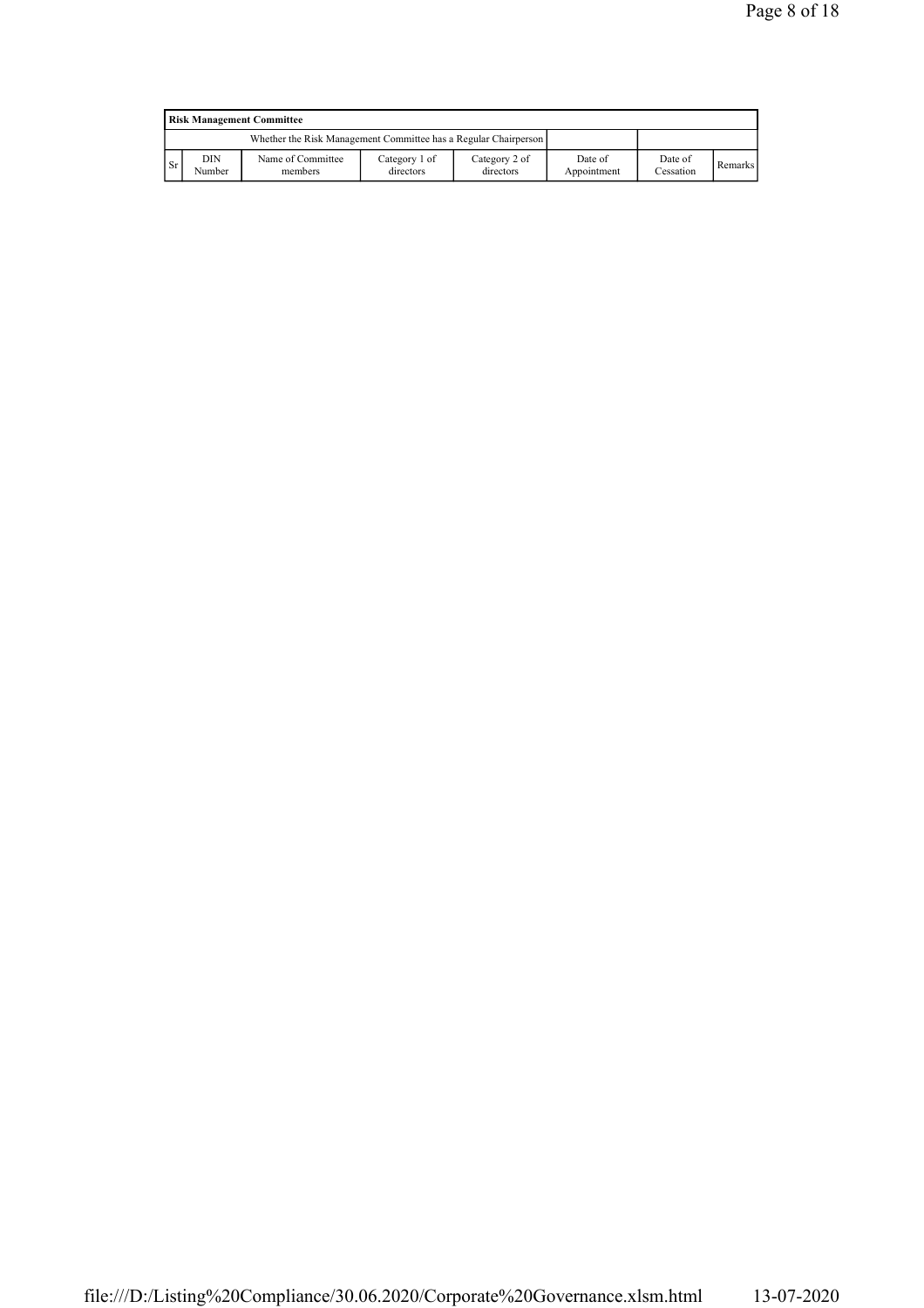|           | Corporate Social Responsibility Committee                                                                                                                                     |  |  |  |  |  |  |  |  |  |  |
|-----------|-------------------------------------------------------------------------------------------------------------------------------------------------------------------------------|--|--|--|--|--|--|--|--|--|--|
|           | Whether the Corporate Social Responsibility Committee has a Regular Chairperson   No                                                                                          |  |  |  |  |  |  |  |  |  |  |
| <b>Sr</b> | DIN<br>Category 1 of<br>Name of Committee<br>Category 2 of<br>Date of<br>Date of<br><b>Remarks</b><br>Cessation<br>Number<br>Appointment<br>members<br>directors<br>directors |  |  |  |  |  |  |  |  |  |  |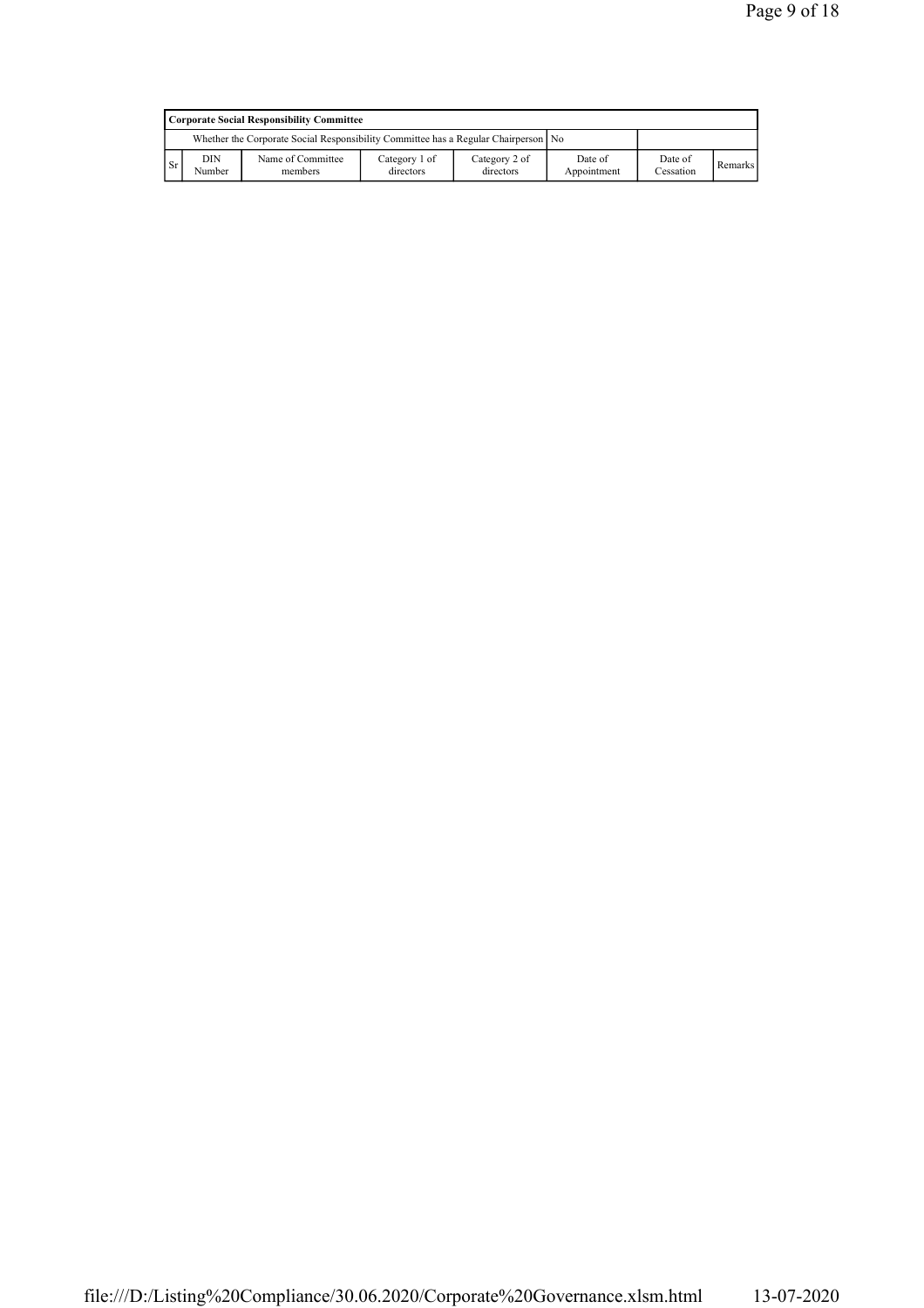| <b>Other Committee</b> |  |                                                                                                                         |  |  |  |  |  |  |  |  |
|------------------------|--|-------------------------------------------------------------------------------------------------------------------------|--|--|--|--|--|--|--|--|
|                        |  | ST DIN Number Name of Committee members Name of other committee Category 1 of directors Category 2 of directors Remarks |  |  |  |  |  |  |  |  |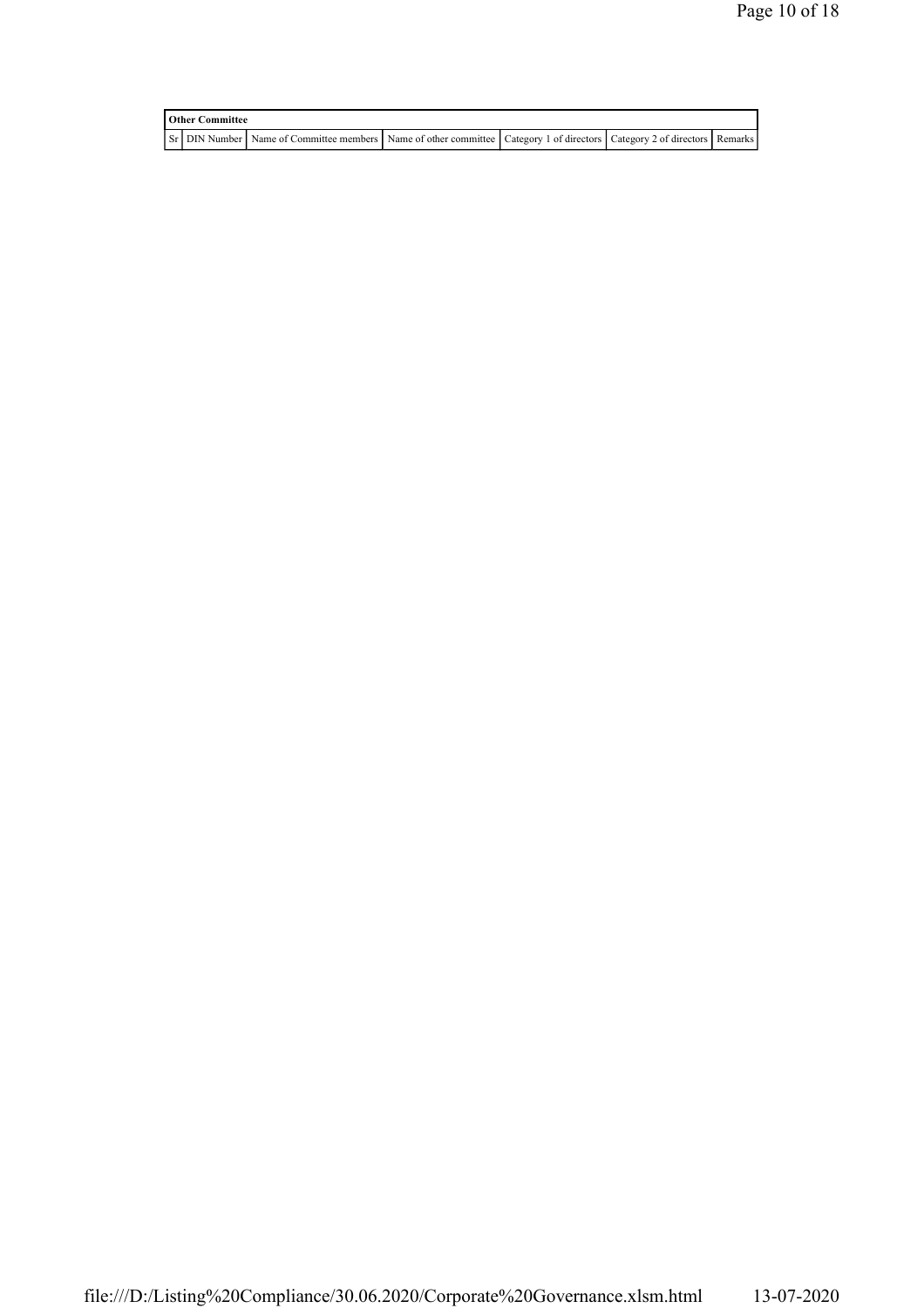|                | Annexure 1                                                     |                                                                     |                                                                      |                                    |                                                     |                                    |                                                           |  |  |  |  |  |
|----------------|----------------------------------------------------------------|---------------------------------------------------------------------|----------------------------------------------------------------------|------------------------------------|-----------------------------------------------------|------------------------------------|-----------------------------------------------------------|--|--|--|--|--|
|                | <b>Annexure 1</b>                                              |                                                                     |                                                                      |                                    |                                                     |                                    |                                                           |  |  |  |  |  |
|                | <b>III. Meeting of Board of Directors</b>                      |                                                                     |                                                                      |                                    |                                                     |                                    |                                                           |  |  |  |  |  |
|                |                                                                | Disclosure of notes on meeting of<br>board of directors explanatory |                                                                      |                                    |                                                     |                                    |                                                           |  |  |  |  |  |
| <b>Sr</b>      | $Date(s)$ of<br>meeting (if any)<br>in the previous<br>quarter | $Date(s)$ of<br>meeting (if any)<br>in the current<br>quarter       | Maximum gap<br>between any two<br>consecutive (in<br>number of days) | Notes for not<br>providing<br>Date | Whether<br>requirement of<br>Ouorum met<br>(Yes/No) | Number of<br>Directors<br>present* | No. of Independent<br>Directors attending<br>the meeting* |  |  |  |  |  |
|                | 13-02-2020                                                     |                                                                     |                                                                      |                                    | Yes                                                 |                                    |                                                           |  |  |  |  |  |
| $\overline{2}$ |                                                                | 23-05-2020                                                          | 99                                                                   |                                    | Yes                                                 |                                    |                                                           |  |  |  |  |  |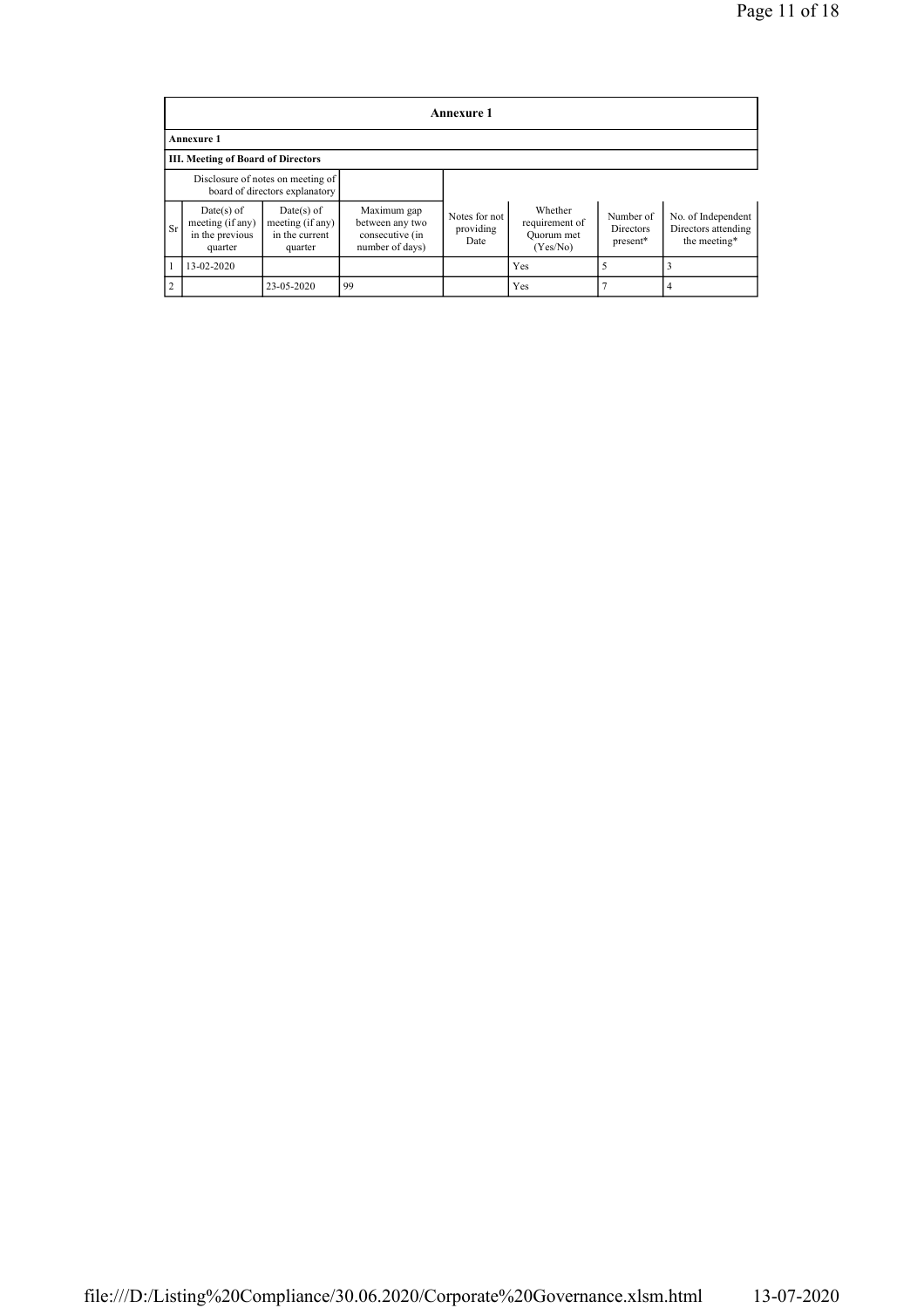|                         | <b>Annexure 1</b>                                        |                                                                                                               |                                                                      |                               |                                       |                                                     |                                    |                                                                       |
|-------------------------|----------------------------------------------------------|---------------------------------------------------------------------------------------------------------------|----------------------------------------------------------------------|-------------------------------|---------------------------------------|-----------------------------------------------------|------------------------------------|-----------------------------------------------------------------------|
|                         | <b>IV. Meeting of Committees</b>                         |                                                                                                               |                                                                      |                               |                                       |                                                     |                                    |                                                                       |
|                         | Disclosure of notes on meeting of committees explanatory |                                                                                                               |                                                                      |                               |                                       |                                                     |                                    |                                                                       |
| <b>Sr</b>               | Name of<br>Committee                                     | $Date(s)$ of meeting<br>(Enter dates of<br>Previous quarter and<br>Current quarter in<br>chronological order) | Maximum gap<br>between any two<br>consecutive (in<br>number of days) | Name of<br>other<br>committee | Reson for<br>not<br>providing<br>date | Whether<br>requirement of<br>Quorum met<br>(Yes/No) | Number of<br>Directors<br>present* | No of<br>Independent<br><b>Directors</b><br>attending the<br>meeting* |
|                         | Audit<br>Committee                                       | 13-02-2020                                                                                                    |                                                                      |                               |                                       | Yes                                                 | 3                                  | $\overline{2}$                                                        |
| $\overline{2}$          | Audit<br>Committee                                       | 23-05-2020                                                                                                    | 99                                                                   |                               |                                       | Yes                                                 | 3                                  | $\overline{2}$                                                        |
| $\overline{\mathbf{3}}$ | Nomination and<br>remuneration<br>committee              | 23-05-2020                                                                                                    |                                                                      |                               |                                       | Yes                                                 | 4                                  | 3                                                                     |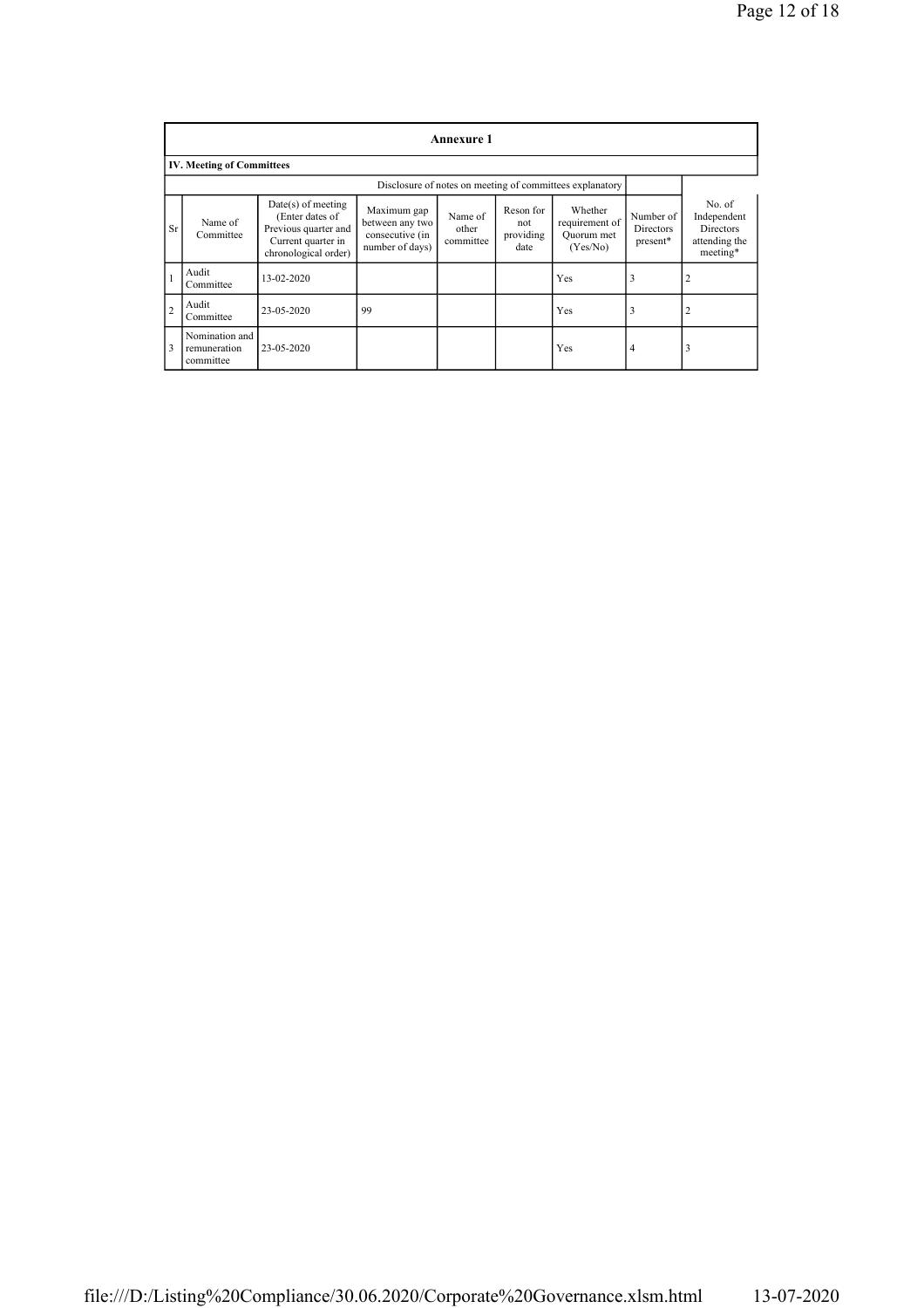|                | Annexure 1                                                                                                |                                  |                                                                    |  |
|----------------|-----------------------------------------------------------------------------------------------------------|----------------------------------|--------------------------------------------------------------------|--|
|                | V. Related Party Transactions                                                                             |                                  |                                                                    |  |
|                | Subject                                                                                                   | Compliance status<br>(Yes/No/NA) | If status is "No" details of non-<br>compliance may be given here. |  |
|                | Whether prior approval of audit committee obtained                                                        | NA                               |                                                                    |  |
| $\overline{2}$ | Whether shareholder approval obtained for material RPT                                                    | NA                               |                                                                    |  |
| 3              | Whether details of RPT entered into pursuant to omnibus approval<br>have been reviewed by Audit Committee | Yes                              |                                                                    |  |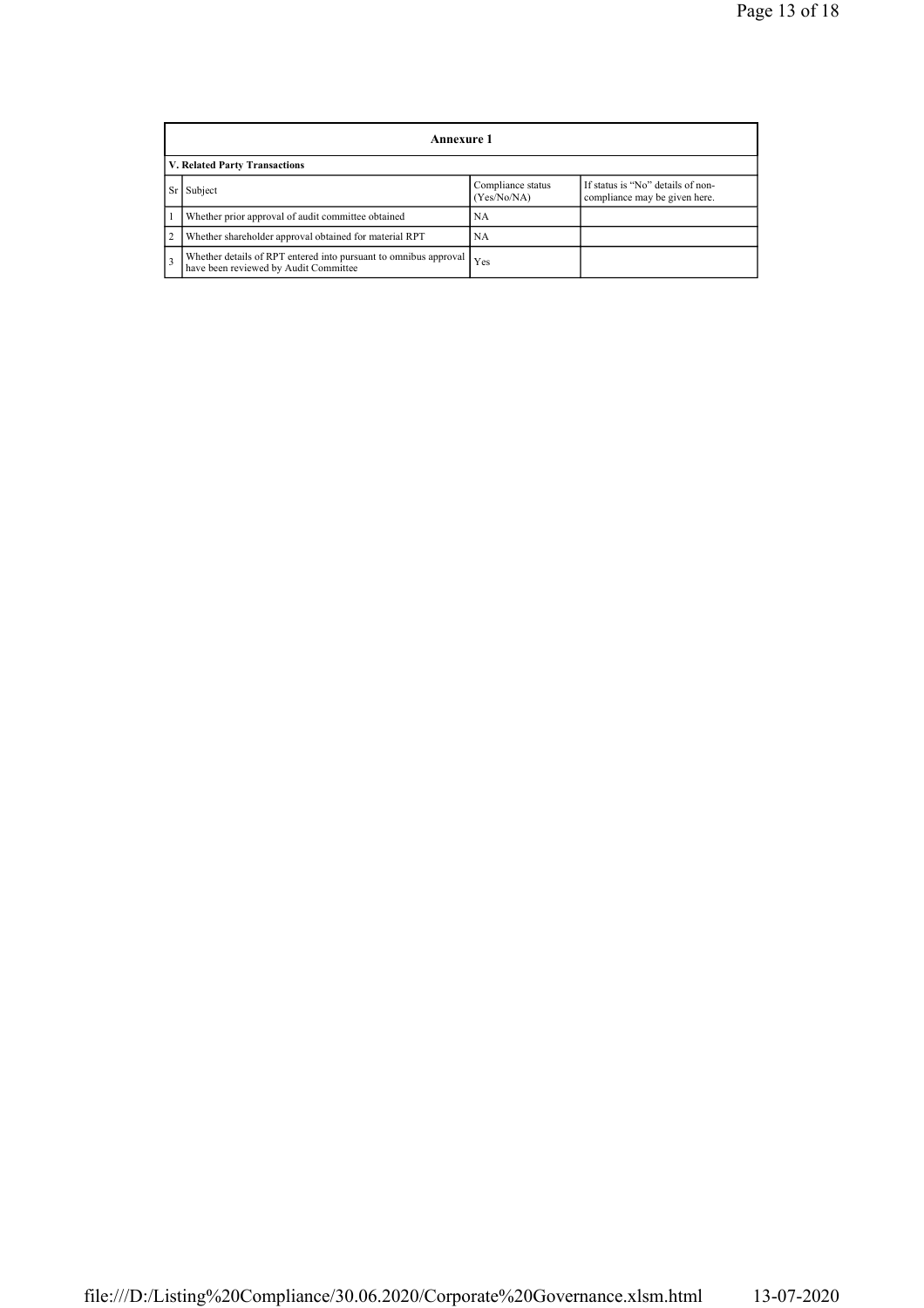|                          | Annexure 1                                                                                                                                                                                                             |                               |  |  |  |
|--------------------------|------------------------------------------------------------------------------------------------------------------------------------------------------------------------------------------------------------------------|-------------------------------|--|--|--|
|                          | <b>VI. Affirmations</b>                                                                                                                                                                                                |                               |  |  |  |
|                          | Sr Subject                                                                                                                                                                                                             | Compliance status<br>(Yes/No) |  |  |  |
| 1                        | The composition of Board of Directors is in terms of SEBI (Listing obligations and disclosure requirements)<br>Regulations, 2015                                                                                       | Yes                           |  |  |  |
| $\overline{c}$           | The composition of the following committees is in terms of SEBI(Listing obligations and disclosure<br>requirements) Regulations, 2015 a. Audit Committee                                                               | Yes                           |  |  |  |
| 3                        | The composition of the following committees is in terms of SEBI(Listing obligations and disclosure<br>requirements) Regulations, 2015. b. Nomination & remuneration committee                                          | Yes                           |  |  |  |
| $\overline{4}$           | The composition of the following committees is in terms of SEBI(Listing obligations and disclosure<br>requirements) Regulations, 2015. c. Stakeholders relationship committee                                          | Yes                           |  |  |  |
| $\overline{\phantom{0}}$ | The composition of the following committees is in terms of SEBI(Listing obligations and disclosure<br>NA.<br>requirements) Regulations, 2015. d. Risk management committee (applicable to the top 500 listed entities) |                               |  |  |  |
| 6                        | The committee members have been made aware of their powers, role and responsibilities as specified in SEBI<br>(Listing obligations and disclosure requirements) Regulations, 2015.                                     | Yes                           |  |  |  |
| $\overline{7}$           | The meetings of the board of directors and the above committees have been conducted in the manner as specified<br>in SEBI (Listing obligations and disclosure requirements) Regulations, 2015.                         |                               |  |  |  |
| 8                        | This report and/or the report submitted in the previous quarter has been placed before Board of Directors.<br>Yes                                                                                                      |                               |  |  |  |
| 9                        | Textual<br>Any comments/observations/advice of Board of Directors may be mentioned here:<br>Information(1)                                                                                                             |                               |  |  |  |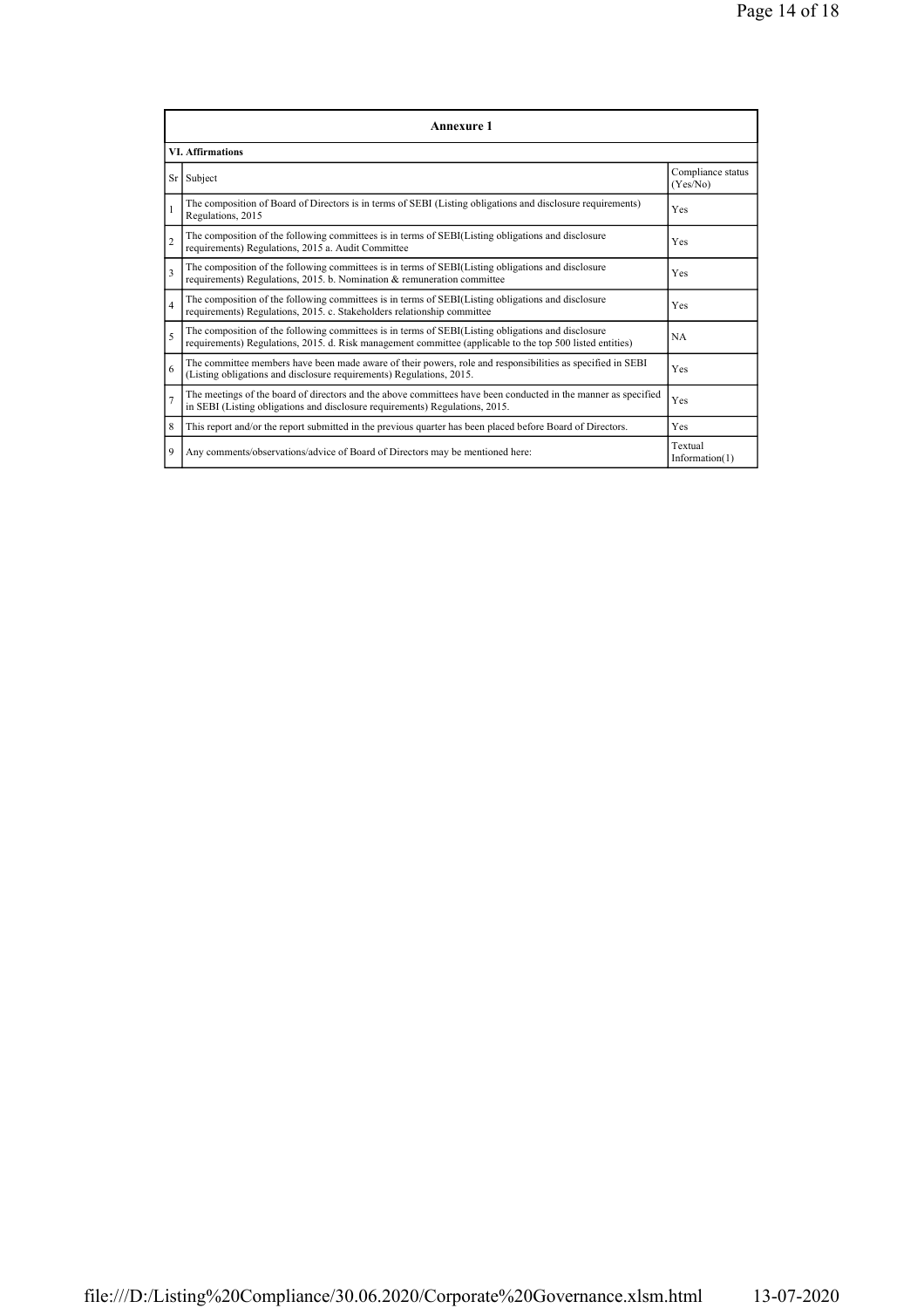|           | <b>Annexure 1</b> |                                          |  |
|-----------|-------------------|------------------------------------------|--|
| <b>Sr</b> | Subject           | Compliance status                        |  |
|           | Name of signatory | Gurvinder Singh Monga                    |  |
|           | Designation       | Company Secretary and Compliance Officer |  |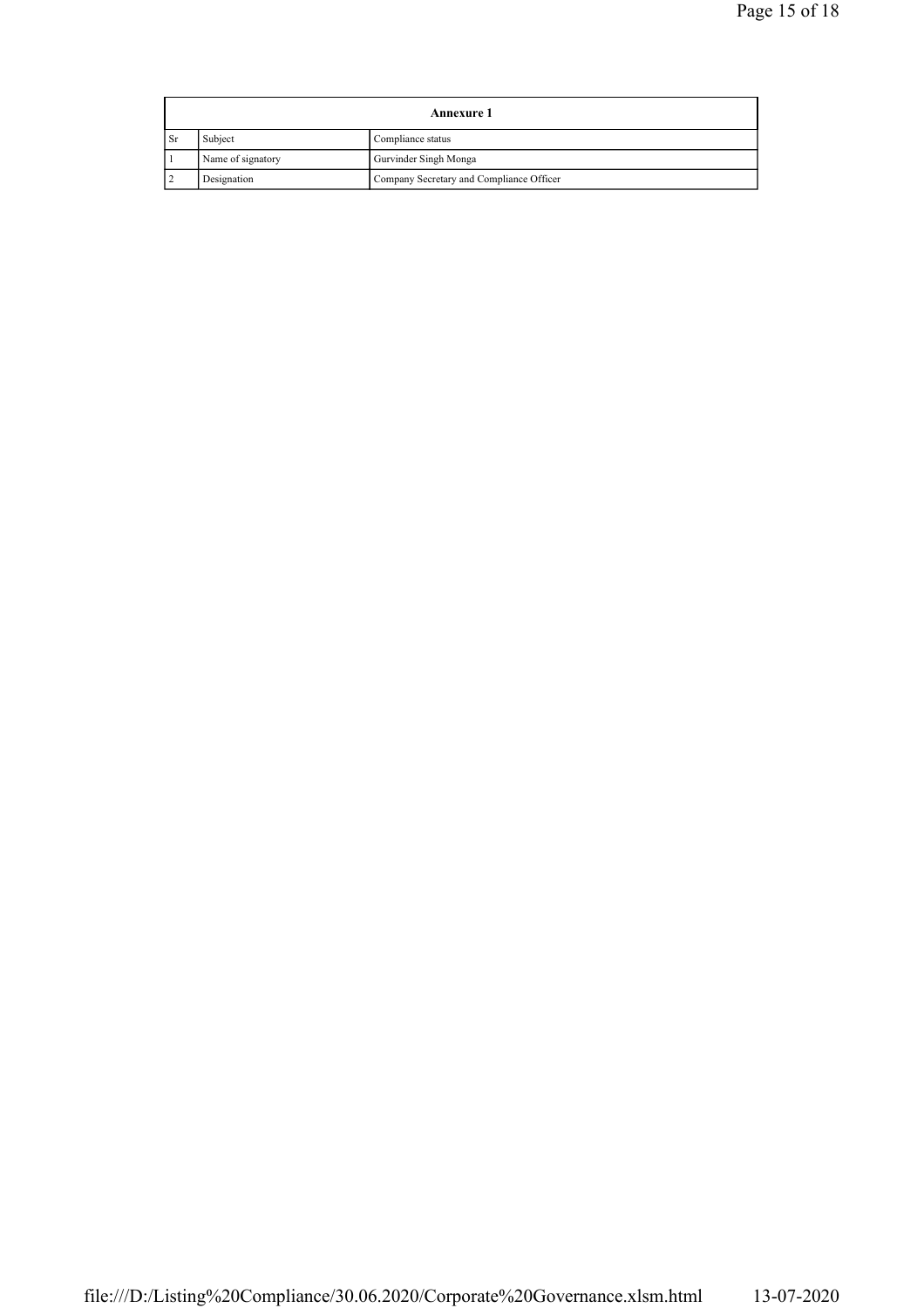| <b>Text Block</b>      |                                                                                                                                                                                                                                                              |  |  |  |
|------------------------|--------------------------------------------------------------------------------------------------------------------------------------------------------------------------------------------------------------------------------------------------------------|--|--|--|
| Textual Information(1) | The Report for the year and quarter ended 31st March, 2020 has already been placed before the Board of<br>Directors. The report for the current quarter ended 30th June, 2020 shall be placed before the Board of<br>Directors in the ensuing Board Meeting. |  |  |  |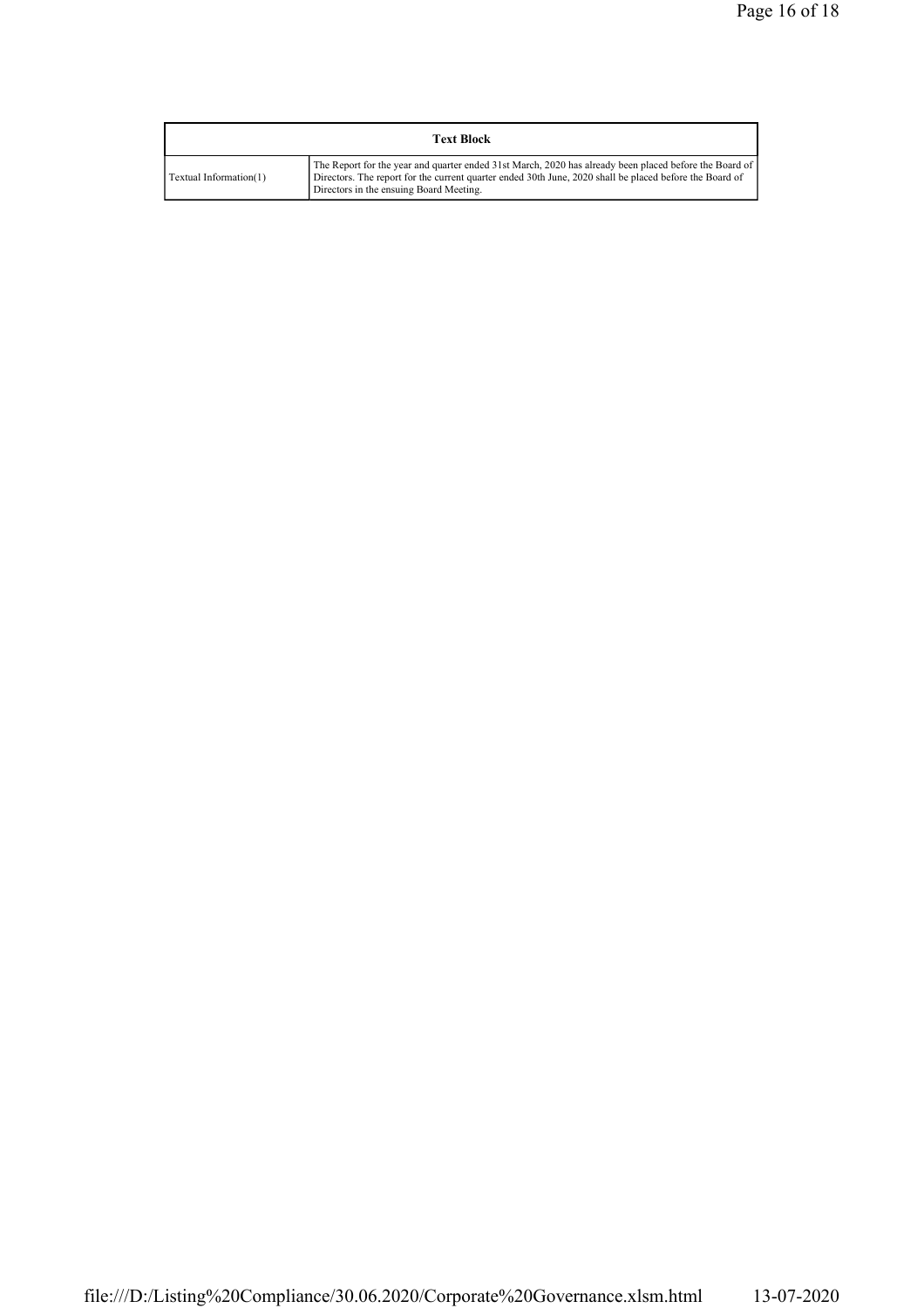| <b>Signatory Details</b> |                       |  |
|--------------------------|-----------------------|--|
| Name of signatory        | Gurvinder Singh Monga |  |
| Designation of person    | Company Secretary     |  |
| Place                    | Gurugram              |  |
| Date                     | 12-07-2020            |  |